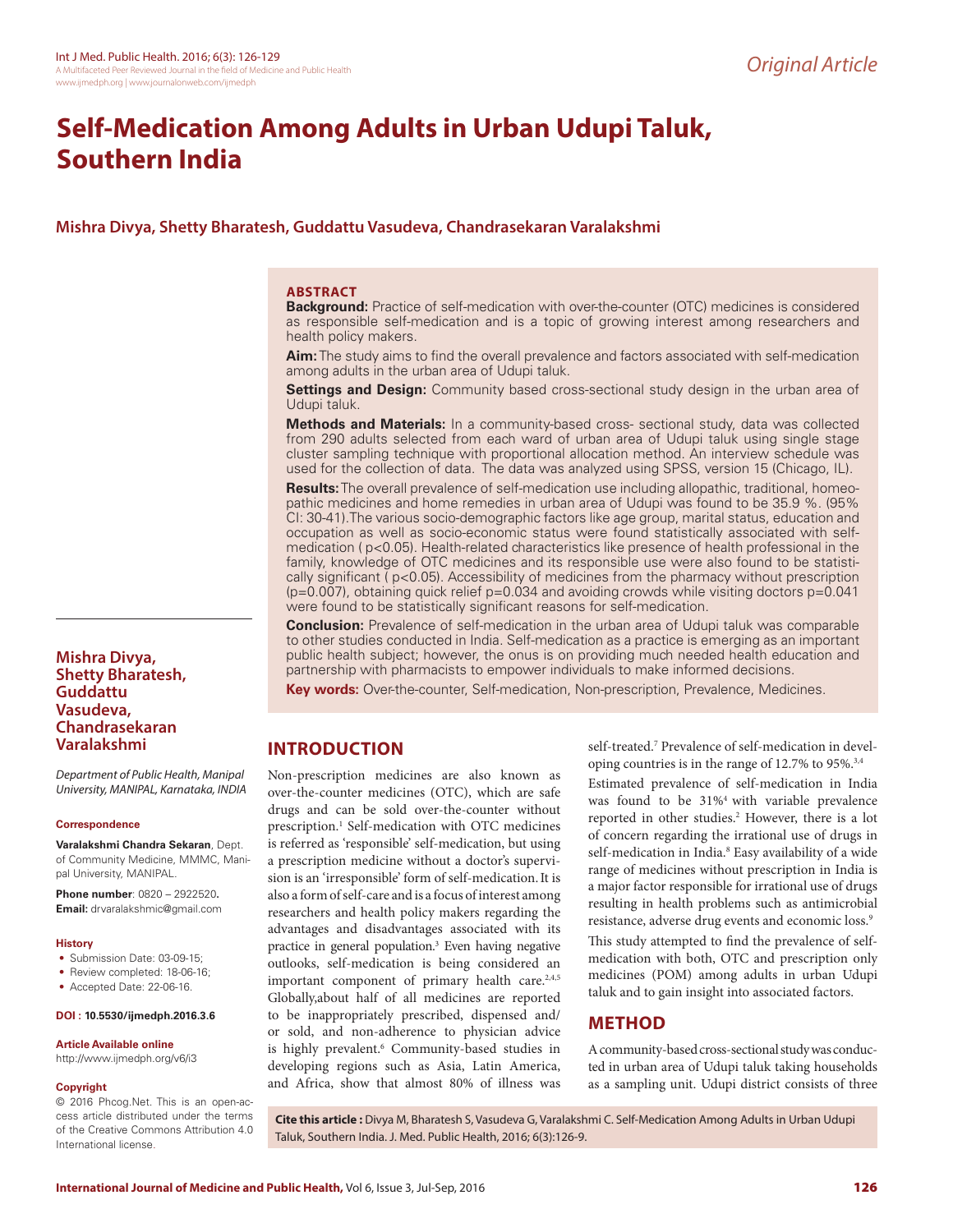| <b>Variable</b>           | Category (N=290)                         |            | <b>Self-medication</b> |           |  |
|---------------------------|------------------------------------------|------------|------------------------|-----------|--|
|                           |                                          | <b>Yes</b> | <b>No</b>              | p - value |  |
|                           |                                          | n (%)      | n (%)                  |           |  |
| Gender                    | Male                                     | 45(36.3)   | 79 (63.7)              | 0.890     |  |
|                           | Female                                   | 59(35.5)   | 107(64.4)              |           |  |
| Age (Mean)                | $42.4 \pm 15.8$                          |            |                        |           |  |
| Age group*                | Youth (18-30 years)                      | 32(42.7)   | 43(57.3)               | 0.020     |  |
|                           | Adults (31-39 years)                     | 27(39.1)   | 42(60.9)               |           |  |
|                           | Middle aged adults (40-59 years)         | 36(38.3)   | 58 (61.7)              |           |  |
|                           | Elderly (>60 years)                      | 9(17.3)    | 43(82.7)               |           |  |
|                           | Hindu                                    | 87(35.1)   | 161(64.9)              |           |  |
| Religion                  | Muslim                                   | 11(45.8)   | 13 (54.2)              | 0.562     |  |
|                           | Christian                                | 6(33.3)    | 12(66.7)               |           |  |
|                           | Unmarried                                | 25(51.0)   | 24 (49.0)              |           |  |
| Marital status*           | Married                                  | 76 (33.2)  | 153 (66.8)             | 0.045     |  |
|                           | Widow/widower                            | 3(25.0)    | 9(75.0)                |           |  |
|                           | Nuclear                                  | 64 (38.6)  | 102(61.4)              | 0.269     |  |
| Type of family            | Joint/extended                           | 40(32.3)   | 84 (67.7)              |           |  |
|                           | Profession/honors                        | 7(53.8)    | 6(46.2)                |           |  |
|                           | Graduate or post graduate                | 58 (45.0)  | 71(55.0)               | 0.023     |  |
|                           | Intermediate or post high school diploma | 13(36.1)   | 23 (63.9)              |           |  |
| Education*                | High school                              | 14(25.0)   | 42 (75.0)              |           |  |
|                           | Middle school                            | 8(23.5)    | 26(76.5)               |           |  |
|                           | Primary school                           | 2(15.4)    | 11 (84.6)              |           |  |
|                           | Illiterate                               | 2(22.2)    | 7(77.8)                |           |  |
|                           | Profession                               | 34(54.0)   | 29 (46.0)              |           |  |
|                           | Semi-profession                          | 10(43.5)   | 13(56.5)               |           |  |
|                           | Clerical, shop owner, farmer             | 7(43.8)    | 9(56.2)                | 0.012     |  |
| Occupation *              | Skilled worker                           | 4(26.7)    | 11(73.3)               |           |  |
|                           | Semi-skilled worker                      | 2(25.0)    | 6(75.0)                |           |  |
|                           | Unskilled worker                         | 1(10.0)    | 9(90)                  |           |  |
|                           | Unemployed                               | 46(29.7)   | 109(70.3)              |           |  |
| Socio-economic<br>status* | Lower - lower                            | 0(0)       | 4(100)                 |           |  |
|                           | Upper-lower                              | 9(18.8)    | 39 (81.2)              | < 0.001   |  |
|                           | Lower-middle                             | 21(29.6)   | 50 (70.4)              |           |  |
|                           | Upper-middle                             | 44 (37.0)  | 75 (63.0)              |           |  |
|                           | Upper                                    | 30(62.5)   | 18(37.5)               |           |  |

### **Table 1: Association between socio-demographic characteristics and self-medication**

 $^{\star}$ p-value < 0.05 (Significant).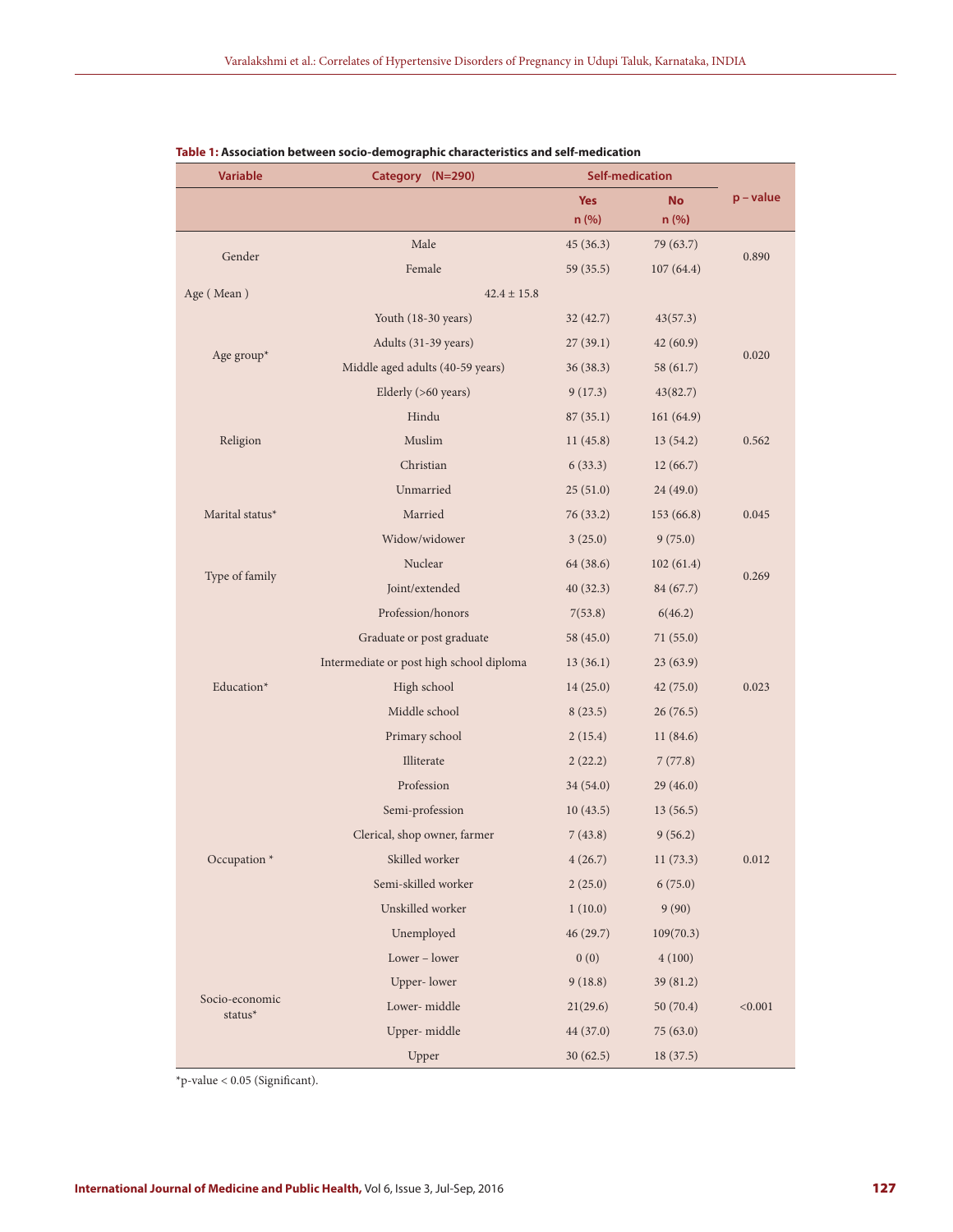| <b>Reasons stated</b>                        | <b>Category</b><br>$(n=104)$ | <b>Self-medication</b> | p-value     |  |
|----------------------------------------------|------------------------------|------------------------|-------------|--|
| Minor illness can be treated at home.*       | <b>Yes</b>                   | 77(47.0)               | ${}< 0.001$ |  |
|                                              | N <sub>o</sub>               | 27(21.4)               |             |  |
|                                              | Yes                          | 65(41.9)               | 0.021       |  |
| Similarity with the past illness *           | N <sub>o</sub>               | 39 (28.9)              |             |  |
|                                              | <b>Yes</b>                   | 44 (42.7)              | 0.071       |  |
| Self-medication is easy and convenient way   | N <sub>o</sub>               | 60(32.1)               |             |  |
|                                              | Yes                          | 61(41.8)               | 0.034       |  |
| To get a quick relief from illness *         | N <sub>o</sub>               | 43 (29.9)              |             |  |
|                                              | Yes                          | 13(48.1)               | 0.162       |  |
| Due to lack of time                          | N <sub>o</sub>               | 91 (34.60)             |             |  |
| Economical                                   | Yes                          | 11(39.3)               | 0.691       |  |
|                                              | N <sub>o</sub>               | 93 (35.5)              |             |  |
|                                              | <b>Yes</b>                   | 18(51.4)               |             |  |
| To avoid crowd in visiting doctor*           | N <sub>o</sub>               | 86 (33.7)              | 0.041       |  |
| Unavailability of doctor when respondent     | <b>Yes</b>                   | 1(14.3)                | 0.428       |  |
| visits $**$                                  | N <sub>o</sub>               | 103(36.4)              |             |  |
| Unavailability of good health clinics nearby | Yes                          | 1(100)                 | 0.359       |  |
| respondents' residence. **                   | No                           | 103(35.6)              |             |  |

#### **Table 2: Reasons influencing self-medication**

\*p-value < 0.05 (Significant)

\*\* Fisher's Exact test.

**Table 3: Types of medicines stored**

| <b>Variable</b>                 | Category                                    | <b>Frequency</b><br>$(n=238)$ | <b>Percent</b><br>(%) |
|---------------------------------|---------------------------------------------|-------------------------------|-----------------------|
|                                 | Only OTC                                    | 82                            | 34.4                  |
|                                 | Only POM (prescribed)                       | 40                            | 16.8                  |
| Categories of medicines stored* | $POM$ (prescribed) + OTC                    | 31                            | 13.1                  |
|                                 | POM (not-prescribed) + OTC                  | 71                            | 29.8                  |
|                                 | POM (prescribed) +POM (non-prescribed)+ OTC | 14                            | 5.9                   |

\*Approved drug list (updated March 2011)<sup>31</sup> MFDA/2010/PRL/003.

taluks, Udupi, Kundapura and Karkala. Udupitaluk is divided into rural and urban area of Udupi. The urban area of Udupi has City Municipal Council (CMC). According to census 2011, Udupi city has a total 35 wards. These wards were considered as geographically defined clusters. Single stage cluster sampling technique was used for selection of study units. One individual was considered per household. The houses were selected from each cluster by using proportional allocation method. The required sample size adjusted for cluster was 290 households which was equivalent to 290 individuals. Prevalence of self-medication in developing countries varies from the range of 12.7% to 95%. Varied prevalence rates have been reported in Indian settings. Hence, keeping the variability in mind, a pilot study was conducted in randomly selected wards of Udupi taluk, and the final sample size was selected by using the prevalence estimated in pilot study. The final sample size was estimated based on the following factors: proportion of the event in the population  $(P) = 66.7\%$  (from pilot study),  $d =$  Margin of error (0.05), confidence interval (CI) = 95%,  $\varepsilon$  = Relative precision (10% of p), design effect = 1.5. The data was analyzed using Statistical Package for Social Sciences, version 15 (SPSS, Chicago, IL). Descriptive statistics were used to describe socio-demographic characteristics, socio-economic status, patterns of self-medication and prevalence of self-medication. Chi-square test was applied to find out the association of self-medication with sociodemographic, socio-economic and health related characteristics. Also the association between different reasons to self-medicate was obtained. Using 95% CI, p-value <0.05 was considered as significant.

# **RESULT**

The overall prevalence of self-medication use including allopathic, traditional, homeopathic medicines and home remedies in urban area of Udupi was found to be 35.9%. (95% CI: 30-41). The factors such as age, marital status, education, occupation and socio-economic status were found to be significantly associated with self-medication (n=290, p-value <0.05). Religion and type of family were not found to be associated with self-medication. The practice of self-medication was found to be high (42.7%) in age group 18-30 years and among unmarried individuals (51%). Self-medication was found to be practiced more frequently among those with higher levels of education which included professionals (53.8%) followed by graduate or post graduates (45%). Self-medication was also highly practised by those in professional occupations (54%). Self-medication was found to be significantly associated with education